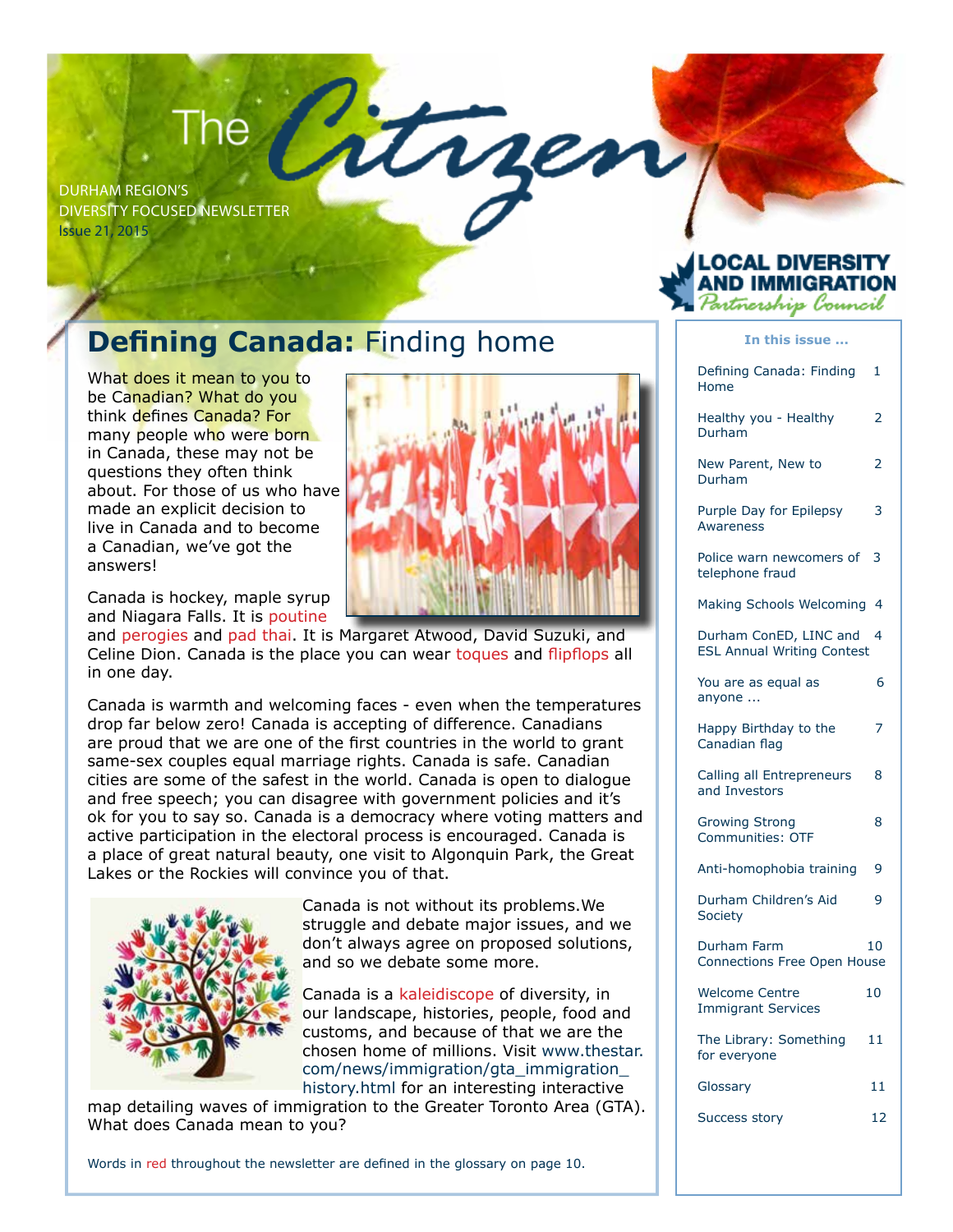# **Healthy you - Healthy Durham:** Mental health is for everyone

Good mental health is important for everyone as it helps us cope with life's stresses and reach our goals. Mental health is about how we think, feel and act. When our mental health is good it helps us to get the most out of life. We all have highs and lows in our mental health. A low period does not mean you have a mental illness. It's normal to have feelings like anger, sadness or anxiety when facing challenges.

Although related, mental health is not the same as mental illness. A mental illness is when a person is diagnosed with a problem that alters their thinking, mood and/or behaviour (e.g. depression and anxiety disorder).

One in five people will have a mental illness in their lifetime. While four out of five won't, this doesn't mean they are doing well mentally. Whether or not a person has a mental illness, it's important for everyone to take care of their mental health.

Durham Region Health Department would like to let residents know about a new "Mental Health is for Everyone" resource that promotes mental health in adults. This new resource offers adults practical tips on things they can do right now to improve their mental health. We all can benefit when we learn the facts.

To learn more, call Durham Health Connection Line at 905-666-6241 or 1-800-841-2729, or visit www.durham.ca/Mentalhealth.

# New Parent, New to Durham: Help is close by

Pregnancy and the birth of a child may be one of the happiest times in a woman's life. Yet, as many as 20 percent of women (one in five) will develop feelings of depression and/or anxiety during pregnancy, or in the first year after giving birth, that leave them feeling unable to cope. These feelings are known as Perinatal Mood Disorders (PMD). New dads may have some of these feelings and need support too.

Although anyone can experience these feelings, women who are new to Canada, those who do not have much support and those who have experienced difficult life events may be more at risk. Symptoms of PMD include, often feeling:

- sad
- worried, anxious
- frustrated, angry
- hopeless

When you see your doctor or midwife during pregnancy and after you have the baby, be sure to talk to them about how you are feeling and coping.

Help is available. It does get better.

- For more information call Durham Health Connection Line or visit www.durham.ca/PPMD.
- The Health Department runs a free weekly Perinatal Mood Disorders Peer Support Group.
- Call Durham Health Connection Line for information at 905-666-6241 or 1800-841-2729.
- To talk to someone anytime, night or day, call the Crisis Line at 1-800-742-1890.







**Mental Health** is for Everyone

Promoting Mental Health In Adults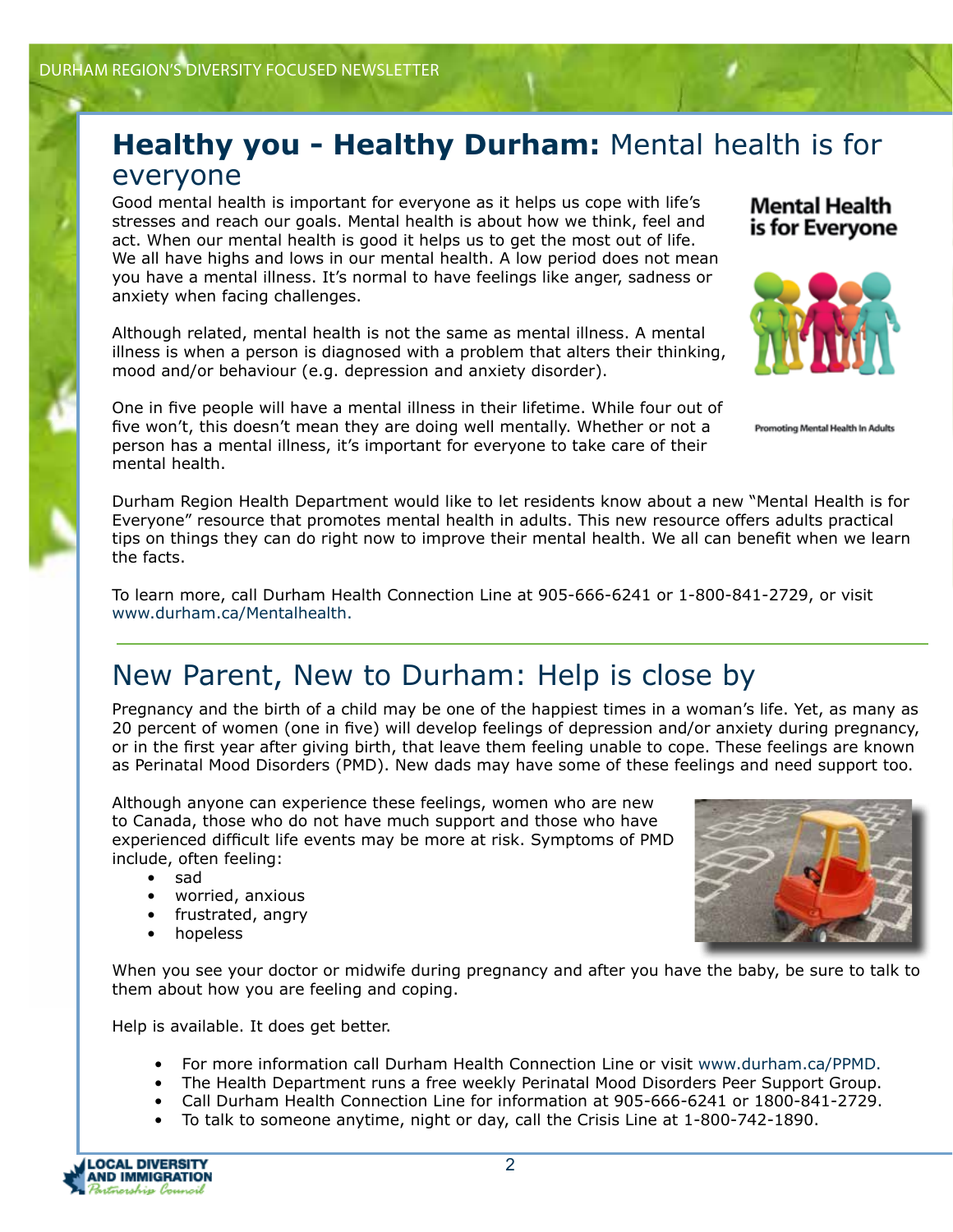# **Creating Caring Communities:** Purple Day for Epilepsy Awareness Epilepsy Awareness



Title to Go Here. Durham, being healthy In Canada, Ontario and and growing community understanding about health is a priority. Epilepsy Durham Region invites you to join us as we rally to support the one in 100 in our community living with

epilepsy. Every year, on March 26, people around the world celebrate Purple Day for Epilepsy Awareness, wearing purple to show their support for those with epilepsy and raising awareness about this disease that is so often misunderstood.

Motivated by her own struggles with epilepsy, nine-year-old Cassidy Megan of Halifax created the idea of Purple Day for Epilepsy Awareness. Her goal is to ensure that no person feels alone or fearful of their condition. This crusade has empowered citizens worldwide to join together to create a society where everyone understands epilepsy and where attitudes towards the disease are based on fact, not fiction.

Epilepsy Durham Region encourages our community members to get involved in this international movement by volunteering, fundraising, creating your own awareness event, or simply wearing purple to show your support.

The  $\beta t$ 





and compassionate<br>environment where<br>another moment is to a seizure.<br>ved? Wear **PURPLE** on Thursday, March 26, and together we can work to create a safe, inclusive, environment where not another moment is lost to a seizure.

 $H_{\text{EOM}}$ How will you become involved? www.epilepsydurham.com

# **Police warn newcomers of telephone fraud**

Investigators would like to warn the public about telephone fraud activity that targets new Canadians.

In some cases, citizens have reported being called by someone from the Canada Revenue Agency (CRA). The person calling tells the potential victim that they owe a certain amount of money in back taxes and if payment is not made, they will be arrested. They are instructed to attend a local store and purchase a prepaid credit card in the amount owing and then call them back with the credit card information.

The scam has been successful with victims who are new to Canada and unfamiliar with normal police practices.

No reputable company or organization will advise you to make payments with pre-paid credit cards. If you receive such a call, hang up and report the call to police.

For more information about the CRA, visit their website at www.cra-arc.gc.ca. For more information on types of fraud and how to protect yourself, visit the Safety Page on the DRPS website, http://tinyurl.com/pz42bag. Anyone wishing to report a fraud is asked to contact Durham Regional Police at 1-888-579-1520.

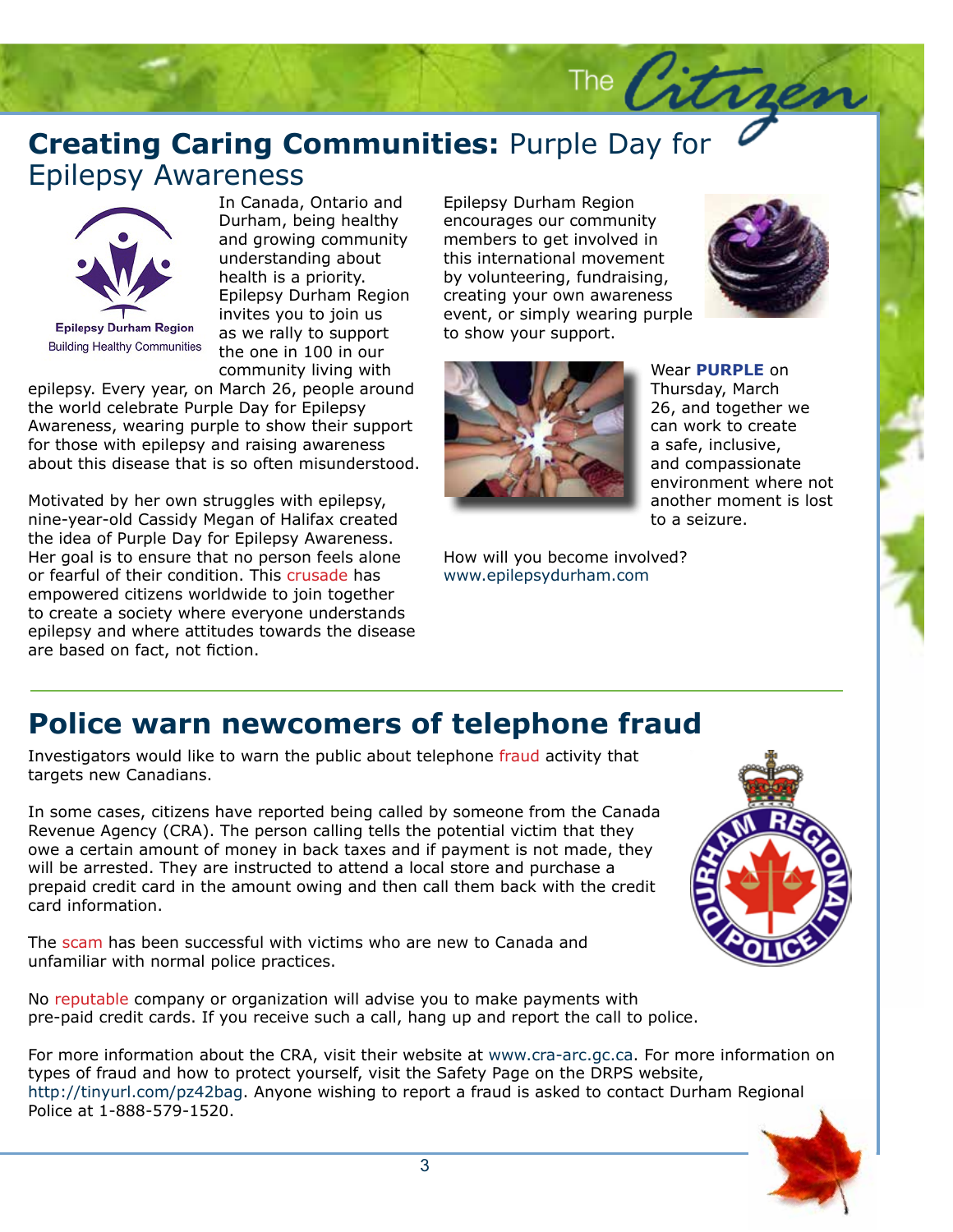### **Making Schools Welcoming:** Settlement Workers in Schools (SWIS)



**SWIS Durham** 

The Settlement Workers in Schools Program places settlement staff from the Community Development Council Durham (CDCD) in schools across the Durham District School Board and Durham Catholic District School Board. The program provides support, information and service referrals to newcomer children, youth and their families across the community.

In 2014, the SWIS program served more than 2000 students and families across the region, assisting them as they settle and integrate into the community. SWIS has a particular focus on the school environment, helping students and their families connect with teachers, school administrators and other parents. The program also works with schools as they strive to engage and support an increasingly diverse student population.

Of particular note are the SWIS summer programs: Newcomer Orientation Week (NOW) for high school students and Welcome and Information for Newcomers (WIN) for families of elementary students. In 2014, the NOW program trained nearly 30 secondary school students as peer leaders who are now supporting their newcomer classmates in schools across Durham. The WIN program focuses on newcomer parents in elementary schools, providing day-long workshops to help orient and support families as they transition into the Canadian school system. For more information about SWIS programs, visit www.cdcd.org/programs/settlementservices/swis/.

# **Durham Continuing Education, LINC and ESL**  Students Annual Writing Contest 2015

Ever tried to learn a new language? If you have, you know that it is not easy to navigate new grammar, vocabulary, expressions, and pronunciation. Throw in confidence (or the lack of it) and you have an almost impossible feat of cognitive ability. This is especially true when it comes to writing in another language.

Newcomers in our region face the challenge of writing in their second or third language daily. At Durham Continuing Education's LINC (Language Instruction for Newcomers to Canada) and ESL (English as a Second Language) Program, many of our newcomers are supported daily by trained, experienced, TESL (Teaching English as a Second Language) certified teachers to improve their English.

As part of the learning activities, this year, we invited our students to participate in a Valentine's Day writing contest preparing level-appropriate writing activities for each class. Our students worked hard and eventually entered amazing, inspiring pieces of writing into the contest.

The team of judges had a very difficult task selecting the first prize winners and we are pleased to share them.

### **Winner for Level 4**

A love story written by Sumaia

*There was a 16 year old girl. She met a young man at the beach and they fell in love. After a year of love the girl left him. The young man had lost hope and his heart was broken. That man loved her for many years. He hoped that the girl would come back to him, but that love remained without hope.* 



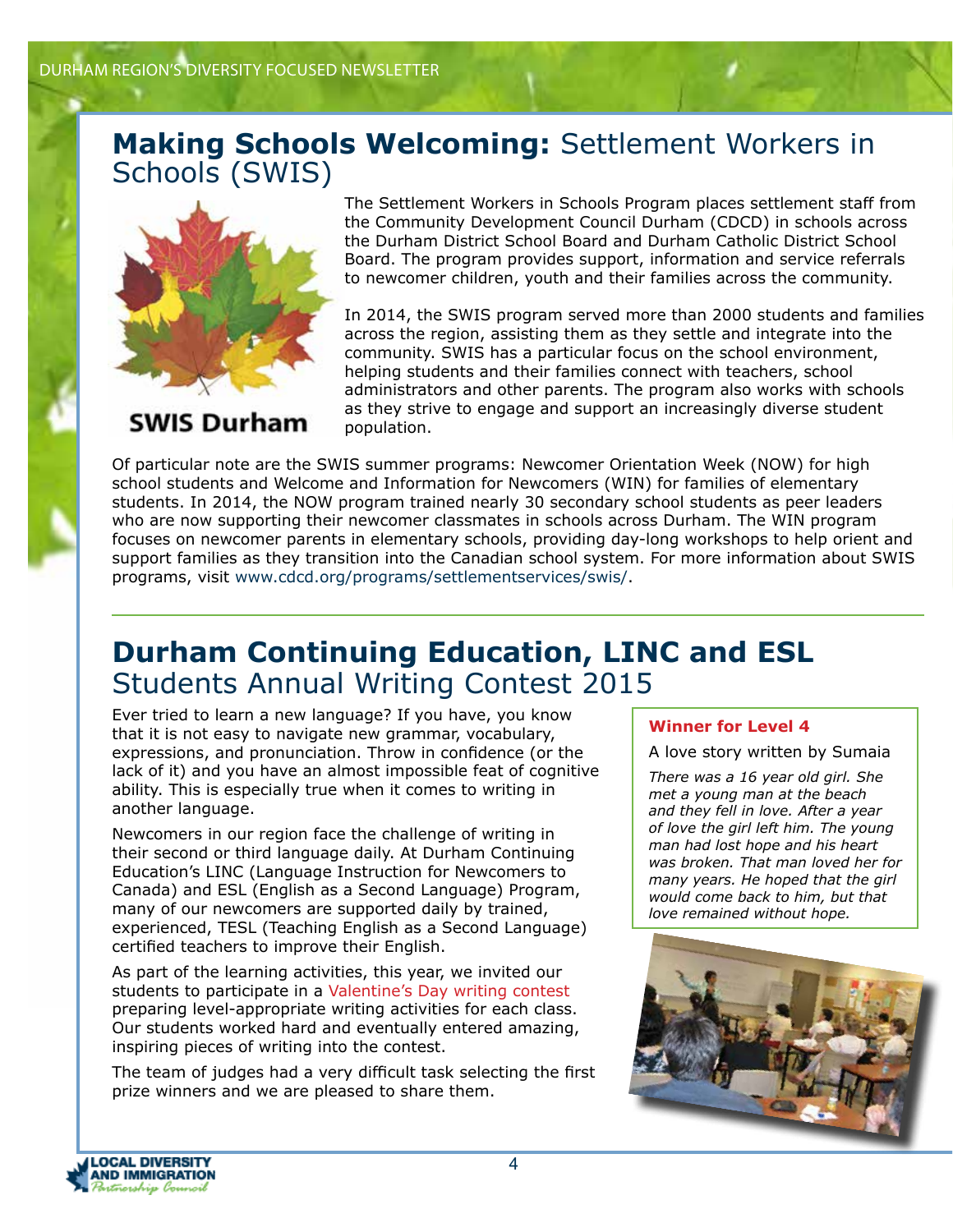# **Durham Continuing Education, LIN**<br>Students Annual Writing Contest 2015 **Durham Continuing Education, LINC and ESL**

# **Title to Go Winner for Level 3**

A letter written by Lan Chen

### *Dear Friend,*

*Thanks for you to read my letter. I had thought about everything I left you in 2014. I hope that everything is the best and wonderful.*

*This is my first time in Canada winter. I feel everything is fresh, fresh air, fresh fruit, beautiful snowflakes, cute squirrels and so on. My hometown, Changqing, is in the south of China. In the winter, the temperature usually is from zero to ten, there's never have snow. I feel Canada's winter is very cold. Especially* 

*there's have some heavy wind. I feel cold better, I feel my face will become freeze. I also feel very happy, because I can play* 

*toboggan, play skiing, play snowball and make snowmen with my family. I wish you come to Canada.*

*There are many nice people. When I am in trouble, they'll help me. Don't worry about me. Everything is the best. I hope you have a good time every day.*



The Citrier

#### **Winner for Level 5**

A love story written by Hala Mostafa

#### **That's Love**

*One wonderful day, a handsome young man felt his heart beat for the first time when he saw a beautiful girl. He said, "What a beautiful girl. She has a charming smile." He enjoyed talking with her. He loved her so much and it was a mutual feeling. She also loved him.*

*After a short time, they got married and they lived a happy life. She used to hear him saying, "I married the most beautiful girl." But the happiness didn't last too long. She got infected by a serious skin disease which would turn her into an ugly and hideous person. She said to herself, "Oh my God, I don't fear the disease. I don't fear even death but I fear that my love will be gone if my husband find out."* 

*While she was in this situation, her husband was carried by some people and they told her, "We afraid that your husband got in an accident and unfortunately he lost his sight." Her husband held her hand and said, "My love, I don't want you to leave me. I love you. Maybe I can't see your beautiful face, but my heart remember it and will keep it." She hung to him and replied quickly, "I'll never change my feeling toward you."*

*Since that day, she heard the most marvelous words of love which she did hear before. She's forgotten her disease. She's forgotten everything except her taking care of him. Both of them were dedicated to the pleasure of the other.* 

*After a while, the disease spread in all of her body and final she died. After she was buried, he stayed at her grave and cried so much. Some of the present said, "What a poor man. Who will take care of him?" But then they saw him walking away with no help. They asked him, "Can you see?" He replied with a sad smile, "I've never been blind."*

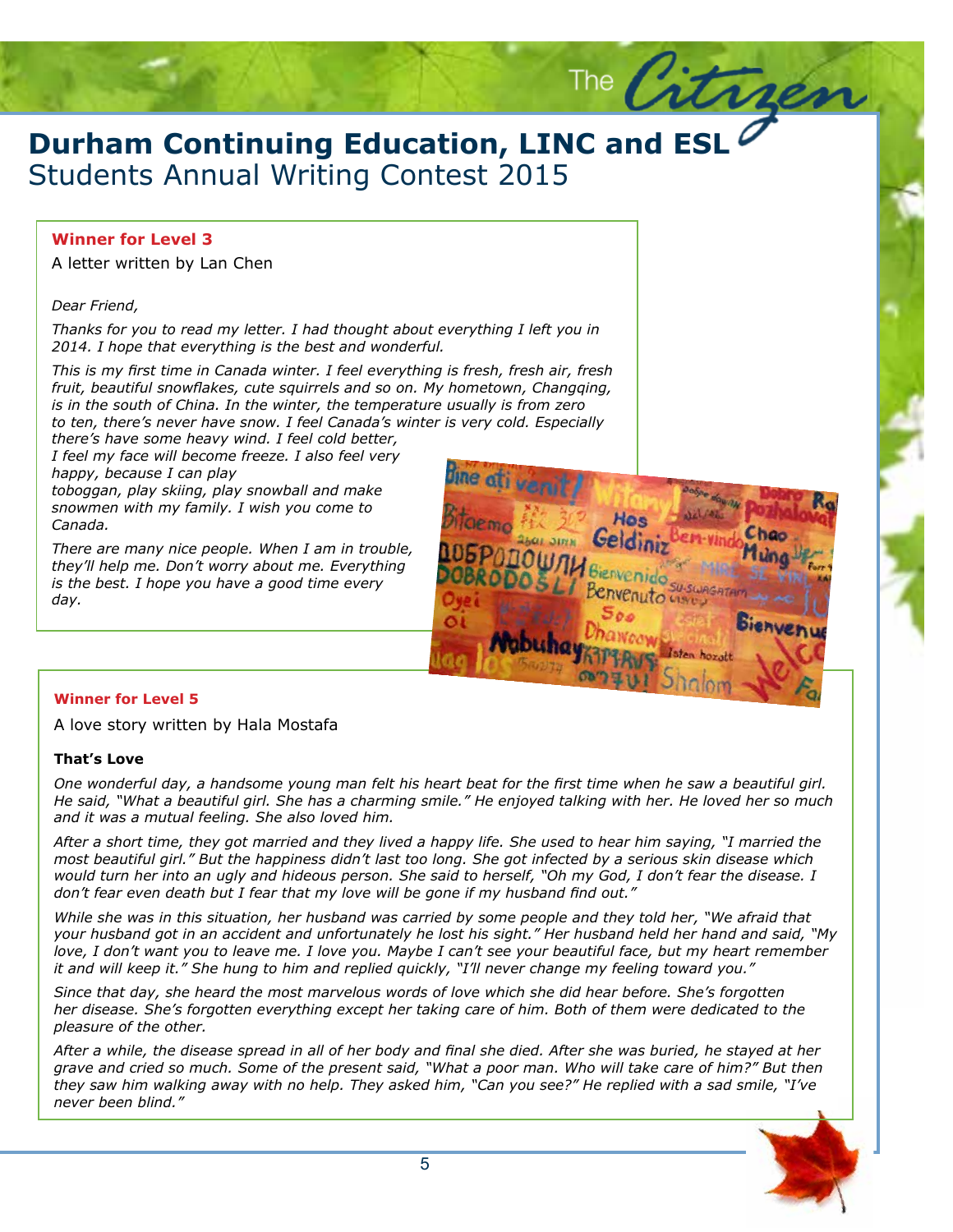### **You are as equal as anyone ...**















Used with permission. This speech was written and presented by Haroon Siddiqui at a citizenship ceremony at the Ontario Science Centre, November, 2012.

Today, we welcome you as fellow-citizens. Today, you are as equal as anyone in this room, including the citizenship judge who just swore you in as a Canadian. You are as equal as anyone who immigrated to Canada 10 or 20 or 50 years ago. You are as equal as anyone born in this blessed land. Canada has no hierarchy of citizens. We are all equal before the law.

That, however, does not mean that everyone will treat you as equal. Some of us, both the Canadaborn and foreign-born, have developed a bad habit of telling new Canadians how to behave, what you can or cannot do, in order to become a real Canadian. Ignore such busy-bodies. Don't let them hector you. You are as equal as they.

Canada is as close to nirvana as it gets. But, being a modest people, Canadians assert this negatively -- that we are the least racist nation in the world.

Still, that does not mean that we are free of racists and bigots.

You might face discrimination at work. Some yahoos on the street may call you names. Ignore the boors but, if they persist, report them to police. Think instead of the overwhelming majority of Canadians who have welcomed you, with open arms.

In dealing with the state, know that officials must and most likely will treat you with the dignity and respect that each citizen deserves. But should a TTC driver or an official at City Hall or at Service Ontario or at the passport office or another federal agency mistreat you, report them to their supervisor. Let no one violate your dignity. That's Canada's solemn compact with you.

Respect our aboriginal peoples -- they are the ones who let immigrants into their land, and into their inclusive circle. Know also that in 1867, they came together with the English and the French under a legal framework. That's why today's bilingual ceremony.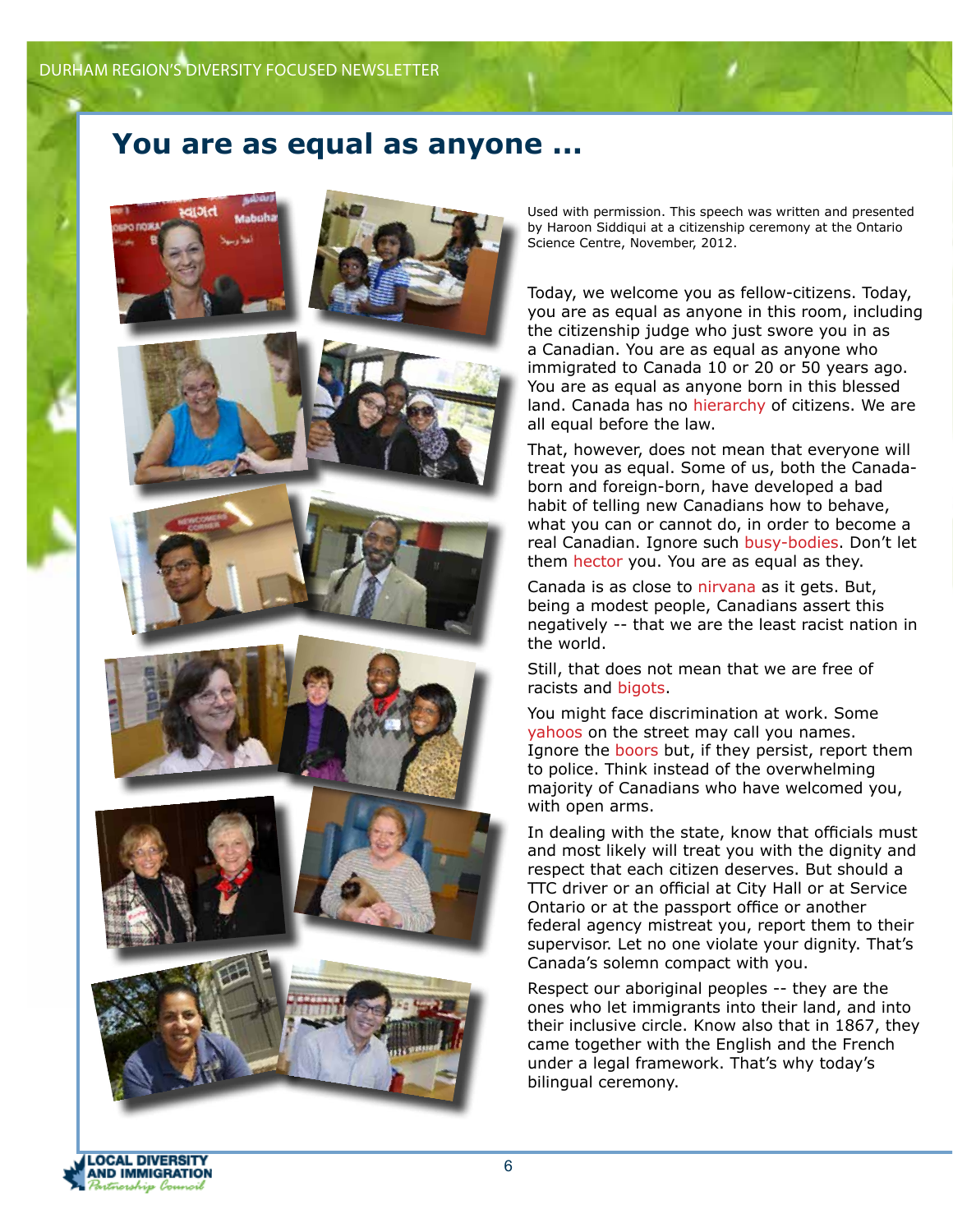# ... and all of us are so glad you chose Durham!<br>————————————————————

Respect that Canada is a Christian-majority nation. But know that it is not a Christian country. Canada has no official religion. All faiths are equal. Canada has no official culture, either. So be free to practice your faith, if you so choose, and live your culture as fully as you like – within the rule of law.

The rule of law is what binds all Canadians together, new and old, the foreign-born and the Canadian-born. The Charter of Rights and Freedoms is our common holy parchment.

Obey the law and have faith in the law to redress wrongs. This is your primary duty to Canada. In return, Canada will offer you and your children peace and harmony, good government, public goodwill and plenty of opportunities to maximize your potential.

Canada wants you to succeed. The more you succeed, the more successful Canada becomes. Vive le Canada!



The  $l$  it and

# **Happy Birthday to the Canadian flag!**

"'*The flag is the symbol of the nation's unity, for it, beyond any doubt, represents all the citizens of Canada without distinction of race, language, belief or opinion,'* declared the Speaker of the Senate at the Inauguration of the new flag in 1965.

Our red and white maple leaf flag was first raised over Parliament Hill 50 years ago on February 15, 1965. This is a significant and special milestone as Canadians prepare for the 150th anniversary of Confederation in 2017.

The 50th anniversary of our National Flag in 2015 will allow Canadians to reflect on our flag and what it represents  $-$  a strong, proud and free country. Our national flag speaks to what we have



accomplished together, to the historical moments that have served to define us, and to the promising future of this great country."

Taken from the Government of Canada 150 website. For more information on the history of the flag, visit http://canada150.gc.ca/eng/1384875326868/1384875357599

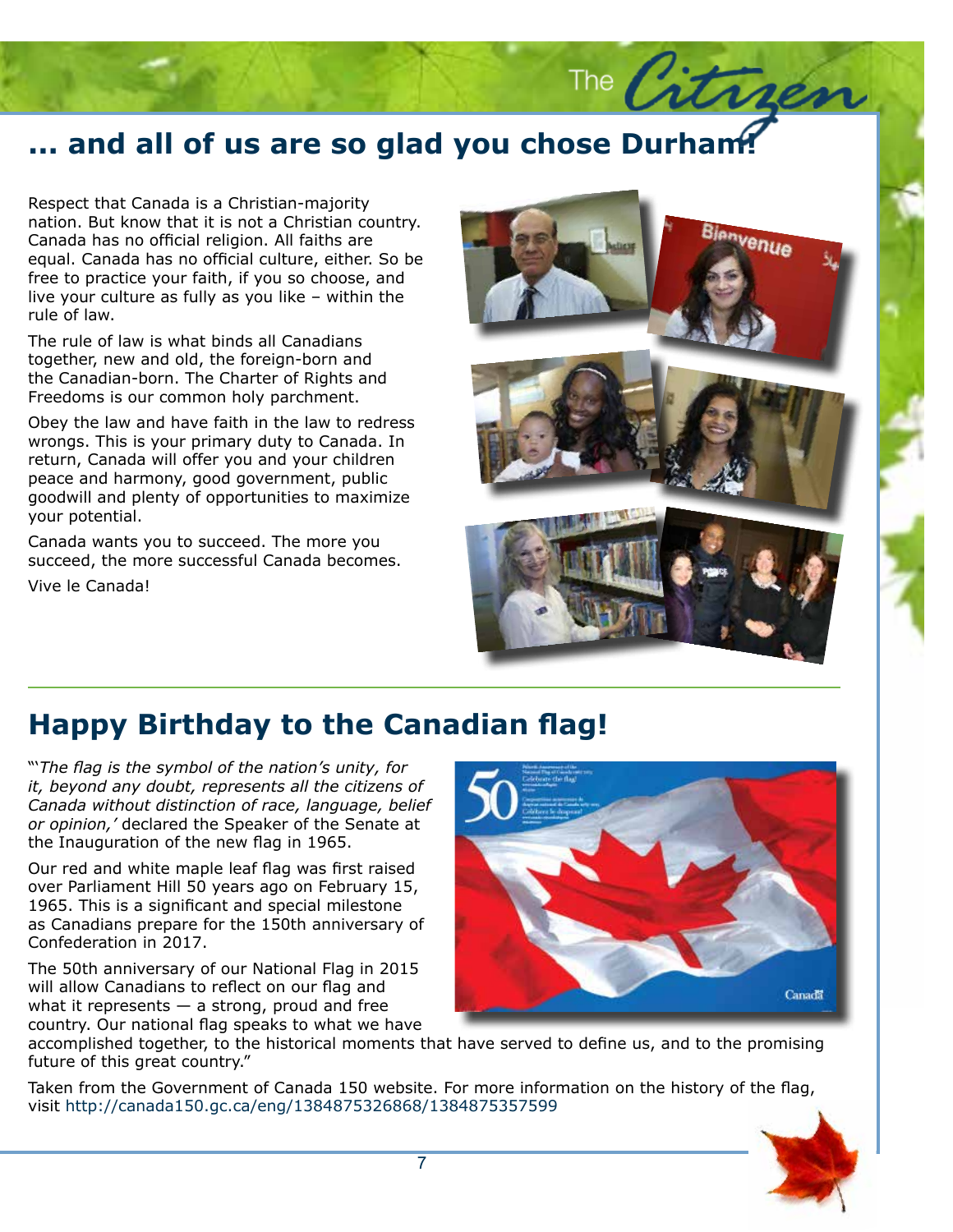# **Calling all Entrepreneurs and Investors:** The Durham Innovation and Technology Portal is launched

The Regional Municipality of Durham, Planning and Economic Development Department, in collaboration with Spark Centre, has launched the Durham Innovation and Technology Portal (the portal). This integrated online resource is designed to promote Durham Region's digital



technology sector, with a focus on attracting international investors.

In 2013, the digital technology sector was identified as an emerging sector—one that required a dedicated focus to help it grow and expand. As such, an online presence was developed to help specifically target this sector. This portal will support local technology companies and also act as an investment attraction tool—encouraging economic growth throughout the region.

The portal provides up-to-date information about: the latest investment opportunities from local companies seeking partnerships, investors or venture capital funding; existing companies; strengths in post-secondary training; research and development; available incentives; local support networks; and local industry-related support events.

The portal project was made possible by a joint-funding initiative from the Region of Durham and Invest Canada-Community Initiatives (ICCI), which provides financial support to communities for their foreign direct investment programs and resources. This funding enables Durham Region to promote its diverse employment base and attract, retain and expand direct investments from foreign markets. To access the portal, visit http://ditp.ca.

# **Growing Strong Communities:** Ontario Trillium Foundation

The Ontario Trillium Foundation (OTF) is the largest granting foundation in Canada, and things are changing! If you are an organization or group that wants to grow, keep reading! This may be an opportunity for you.

This spring, OTF will launch a new investment strategy - the first major changes to our granting approach in 15 years! These changes come as a result of extensive consultation with our stakeholders and external experts. Our new investment strategy is grounded in an evidence-based approach to investments in the nonprofit sector and supported by the framework of the Canadian Index of Wellbeing (https://uwaterloo.ca/canadian-indexwellbeing/).



As we move forward with our new approach to granting, we have identified

six key areas that represent the types of changes that we hope to see in Ontario communities as a result of our investments. These are: Green People, Active People, Prosperous People, Promising Young People, Connected People and Inspired People. These Action Areas are "what" we fund. We have also changed "how" we fund, by developing four new investment streams. These streams will focus on funding specific types of grants, with a different application process and different timelines for each. Our new investment streams are seed (for new ideas), grow (to scale up ideas that work), capital (improving community spaces) and collective impact.

We look forward to sharing more information about our new investment strategy with the nonprofit sector over the coming months. More information can be found on our website at www.otf.ca.

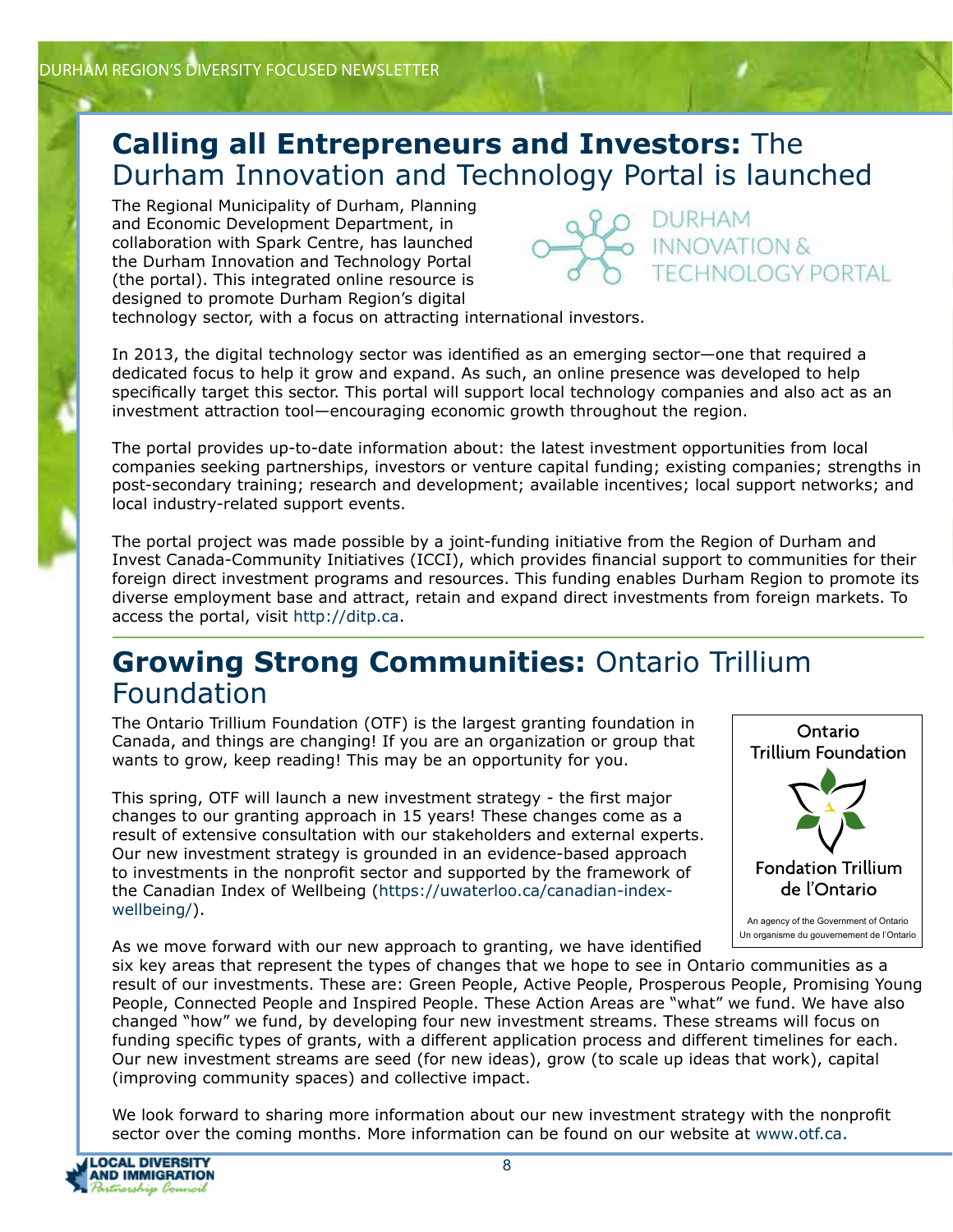# **Inclusive Communities**<br>Anti-homophobia training **Inclusive Communities = Informed Communities:**

In an effort to advance LGBTQ rights and security,<br>PFLAG (Parents, Friends and Families of Lesbians a<br>C resources and information to individuals throughout the region. PFLAG Durham Region, like each of the PFLAG (Parents, Friends and Families of Lesbians and Gays) Durham Region has worked towards providing



The  $\sqrt{27}$ 

other 70 plus Chapters, is a non-profit, volunteer-run, charitable organization that educates, supports, and provides resources and information to the local community about issues dealing with sexual orientation, gender identity, and gender expression. This organization strives to promote inclusion amodo et candad and to establish a sare and decepting rearritions and allies alike.  $\frac{1}{\sqrt{2}}$  , aliquet in, ultrices ut, let  $\frac{1}{\sqrt{2}}$  conditions utilize utilize utilize utilize utilize utilize utilize utilize utilize utilize utilize utilize utilize utilize utilize utilize utilize utilize utilize u throughout Canada and to establish a safe and accepting learning environment for members of the

her venues. PFLAG Durham<br>Il staff promoting equality<br>G Durham Region, in partnership with the Durham District School Board, has provided forums directed towards promo<br>engagement among LGBTQ families. The evening series, entitled LGBTQ Families Engaged, was PFLAG Durham Region has been active in the implementation of anti-homophobia educational and training programs across the region. We offer 45 minute to full day workshops and presentations, tailored to the needs of the organization. To date, we have worked with colleges, municipal governments, social service agencies, private workplaces, and several other venues. PFLAG Durham has been especially active in local schools, working with supportive school staff promoting equality among students and providing valuable information and resources. PFLAG Durham Region, in partnership with the Durham District School Board, has provided forums directed towards promoting developed as a way in which affirming and positive spaces for LGBTQ voices could be created. For more information, email Inquiries@pflagdurhamregion.com, visit www.pflagdurhamregion.com, or call 905-231-0533 / 1-888-530-6777 ext 533.

# **Durham CAS:** All families are welcome



Durham Children's Aid Society (CAS) invites you to an Open House on June 2. Everyone is welcome to join the staff and board members to learn more about the services provided, and to attend the public launch of the Society's Anti-Oppressive Practice (AOP) Journey.

Over the last two years Durham CAS has been working internally to implement AOP, which impacts every aspect of the Society's work. This includes the Society as a workplace as well as a service provider within our community. The Society is examining all practices and re-evaluating service delivery from an anti-oppressive lens to ensure that our outcomes for all children, youth and families are equitable. The Society's Anti-Oppressive Practice Directional Statement is: **"We are committed to anti-oppressive practice (AOP) in which we challenge the impacts of power and privilege, eliminate barriers and are inclusive of the broad range of diversity within our community."** 

When: Tuesday, June 2, 6 to 8 p.m. Where: Durham CAS, 1320 Airport Blvd., Oshawa Who: Everyone is welcome

Durham CAS is mandated by the Ontario government to provide a range of child protection services to children under the age of 16 and their families who live in Durham Region. CAS works in collaboration with organizations throughout Ontario to provide services to help families and keep children safe. For more information, contact Andrea Maenza at andrea.maenza@durhamcas.ca.

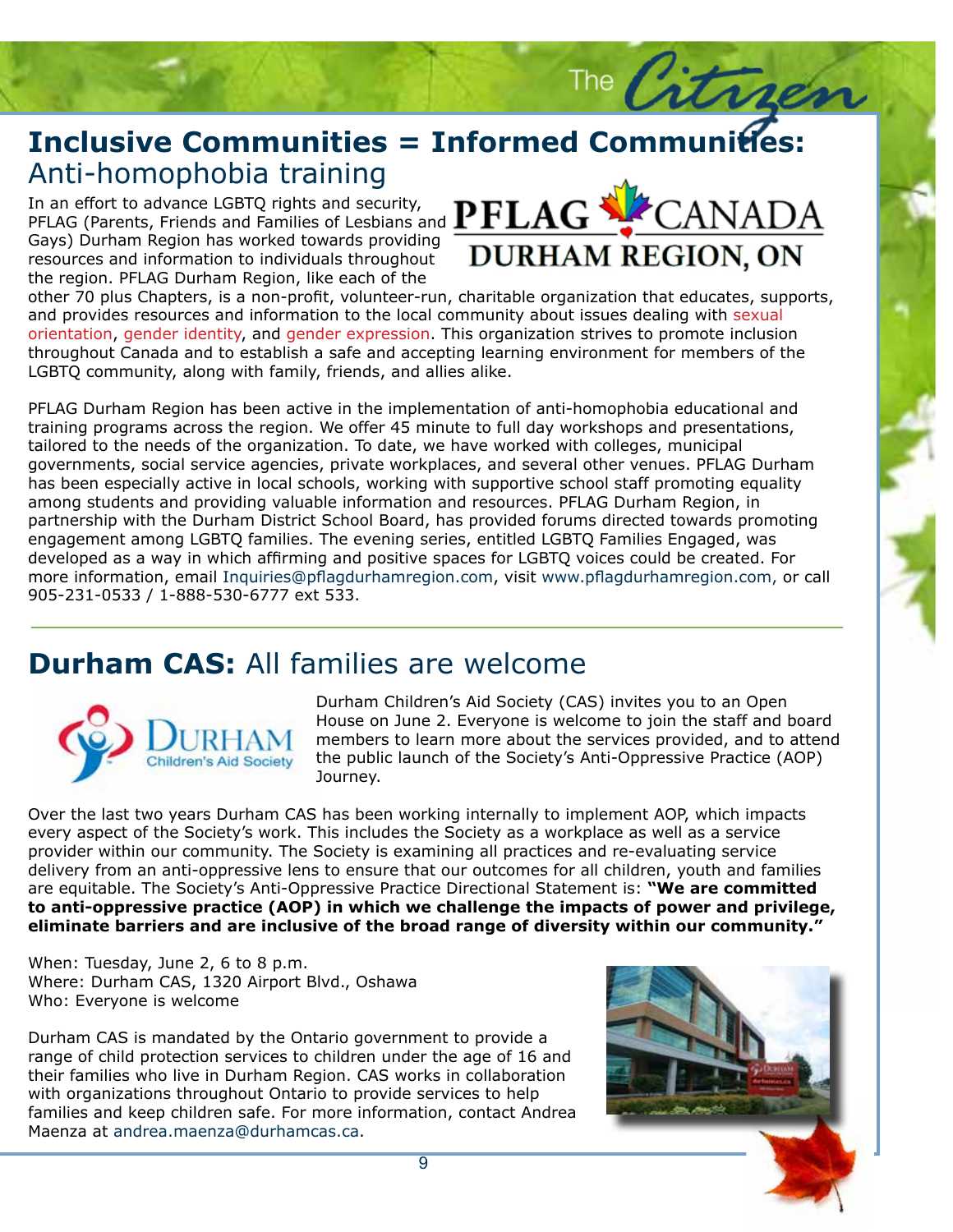## **Learn About Your Community:** Durham Farm Connections Free Open House



Some new residents are surprised to learn Durham region has a large agricultural sector. There's so much to discover about life north of Highway 7!

Residents are invited to attend the Durham Farm Connections open house, an interactive way to learn about agriculture in Durham Region. Join us on Wednesday, April 8 from 4:30 to

8:30 p.m. at the Luther Vipond Arena (67 Winchester Rd. E., Brooklin). Learn about local food and farming. See live animal exhibits, meet Durham Region farmers, and see demonstrations including cow milking, sheep shearing and cheese making. Enter a free draw for a Durham Farm Fresh basket or kids can create a picture of "Farming in Durham" to enter a free draw for farm toys. This is an event for the whole family. Donations of non-perishable foods for the local food bank are appreciated.

Durham Farm Connections is a volunteer-run organization offering innovative agricultural education. It provides agricultural education opportunities for the farm and non-farm communities in Durham Region to ensure the viability of the agriculture sector.

The Durham Farm Connections program, now in its tenth year, is an agriculture education program that meets Ontario curriculum requirements and has been awarded with an Ontario Premier's Award for Agri-food Innovation Excellence. For more information, visit www.durhamfarmconnections.ca, email info@durhamfarmconnections.ca or call 905-655-8380 for more information.

# **Welcome Centre Immigrant Services:** Building Confidence through Information and Education

Making a decision to live in another country can be life changing. For many, it means learning a new language and adapting to a new environment with different social customs, laws and workplace/school standards. It often means uprooting family, children, and moving away from family support and friends.

Having access to support services is critical to successful settlement and integration. Newcomers who can effectively navigate the Canadian system can become productive citizens faster than they would without essential supports in place.



Welcome Centre Immigrant Services, located in Ajax and Pickering, work collaboratively with community organizations to provide services and resources that are based on core immigrant needs as well as complementary activities that educate, inform and build confidence.

In Dec. 2014, the Durham Welcome Centres, in collaboration with several partners, held the first of a series of events related to Workers' Rights and Responsibilities. The well attended event provided a safe environment for individuals to discuss concerns related to Canadian Employment Standards, Health and Safety and Inclusion. The second part of this series will be held later this spring.

On March 28, Settlement Workers in the Schools (SWIS) will deliver a Healthy Relationships Forum. This joint project will promote healthy and respectful forms of communication in the interest of preventing oppression and violence in home and social environments. The forum will take place at the Ajax Welcome Centre from 10 a.m. to 2:30 p.m. For more information, visit www.welcomecentres.ca/durham. It's up to all of us to create a welcoming, inclusive and supportive community. Please join us!

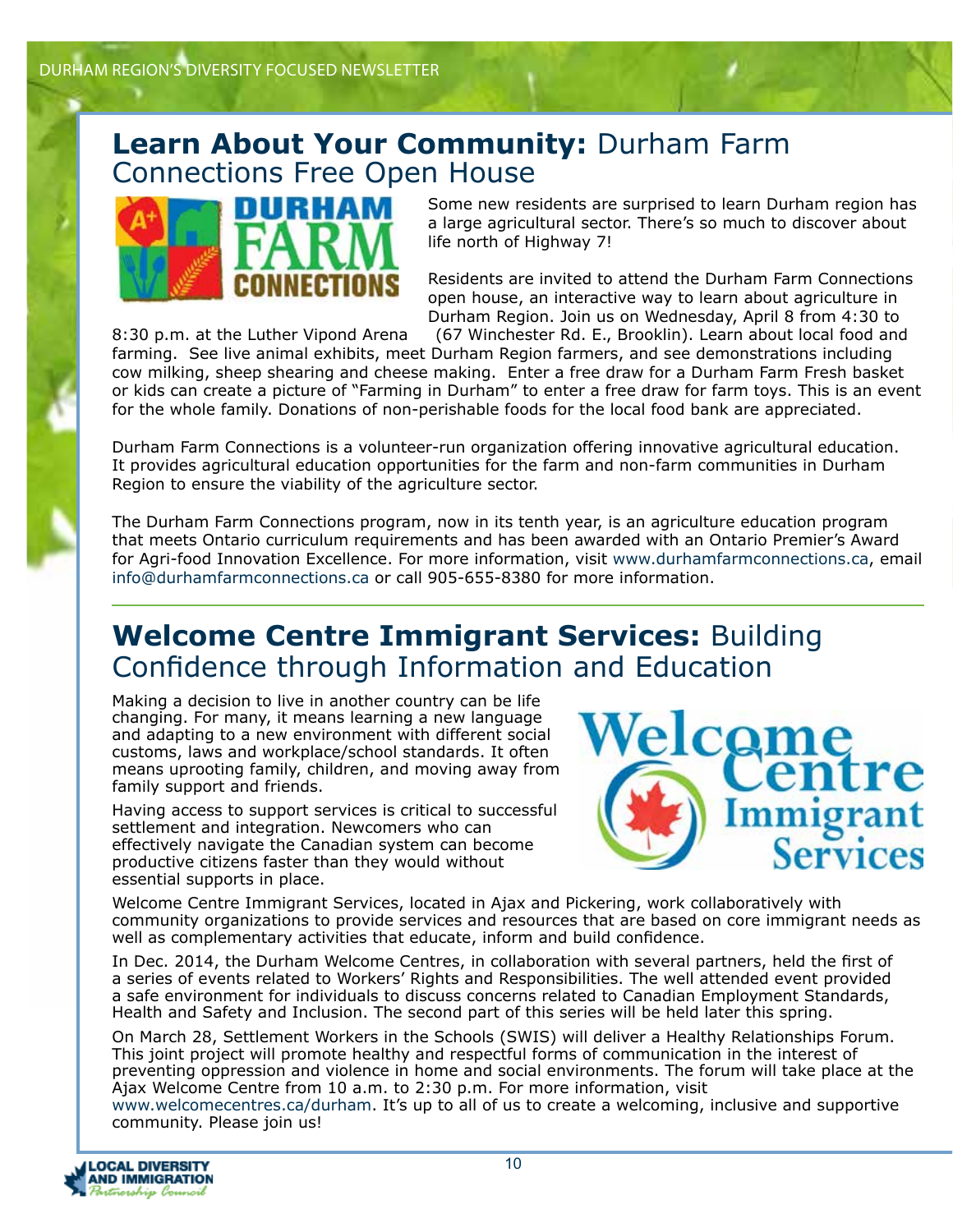# **The Library:** Something for everyone, including<br>accessibility tools accessibility tools

Access. That's really what public libraries are all about. A<br>ideas and inspiration, as well as spaces and community. Access. That's really what public libraries are all about. Access to information,

We realize that some people require a bit of extra assistance to ensure that access. Phasellus dapibus sagittis justo. Aenean pulvinar ligula non ipsum. Ut rutrum Libraries have tools that can help, including:

- An accessible public computer station with ZoomText magnification and JAWS<br>correct reader estware screen reader software.
- A magnifying aid designed for people with low vision to enlarge newspapers, feugiat vitae, feugiat eu, ipsum. Mauris tortor massa, commodo et, sodales ac, magazines, forms, etc.
- Descriptive video DVDs where a narrator describes what is happening on screen.
- enim, tincidum, tincidum, ultrices ut, leo. Sed conditions utilize ut, leo. Sed conditions utilize utilize libero. Sed conditions utilize utilize utilize utilize utilize utilize utilize utilize utilize utilize utilize util • DAISY readers and DAISY discs, which are available to borrow.
- Closed captioning on most DVDs.
- Large print books, audiobooks and e-audiobooks.
- Children's books with text in English and Braille.
- Walkers and wheelchairs for use in the library.
- Visiting library service for those unable to visit us.
- Visiting library service for those unable to visit us.<br>• Membership in the Centre for Equitable Library Access for Canadians with print disabilities.
- Information about the library programs, resources and services is available in alternate and accessible formats.

Finally, don't forget that your most valuable tool, of course, is our staff. Don't hesitate to ask if you need help accessing our services, collections or programs. For links to all eight Durham library systems, visit www.durhamimmigration.ca >Learning > LibraryPrograms.

## **Glossary**

**Bigots / Boors / Yahoos** – people who believe and act on negative stereotypes of others

**Busy-bodies** – people who are eager to tell others how to act in a certain manner

**Compact** – a sincere and solid agreement

**Crusade** – a quest or a trip for a very specific purpose

**Flipflops** – summer sandals, typically plastic with between-thetoe posts (named for the sound they make when you walk in them!)

**Fraud** - an intentional act to criminally deceive or trick someone usually for financial gain

**Gender expression** - all of the external characteristics and behaviors that are socially defined as either masculine or feminine\*

**Gender identity** - a person's innate, deeply felt psychological identification as a man, woman or some other gender, which may or may not correspond to the sex assigned to them at birth\*

**Hector** – to lecture or sternly speak to someone repeatedly

**Hierarchy** – a ranking of positions or things where the position or thing at the top is seen to be best

**Kaleidoscope** – a child's toy full of many different colours and shapes that shift to make beautiful patterns

**Nirvana** – a perfect place or state of being

**Pad thai** – Thai noodle dish

**Perogies** – Eastern European delicacy (dumplings) often served with onions and sour cream

**Poutine** – French Canadian delicacy of French fries, cheese curds and gravy – yes, gravy!

**Reputable** – is honest, can be trusted

**Scam** - slang term for a fraud or criminal activity meant to deceive or trick someone usually for money

**Sexual orientation** - an individual's physical and/or emotional attraction to the same and/or opposite gender\*

**Toques** – a winter woollen hat

**Valentine's Day** – a day to celebrate romantic love, falls on February 14

\*Definitions taken from the Human Rights Campaign website at www.hrc.org.





The  $\sqrt{27}$